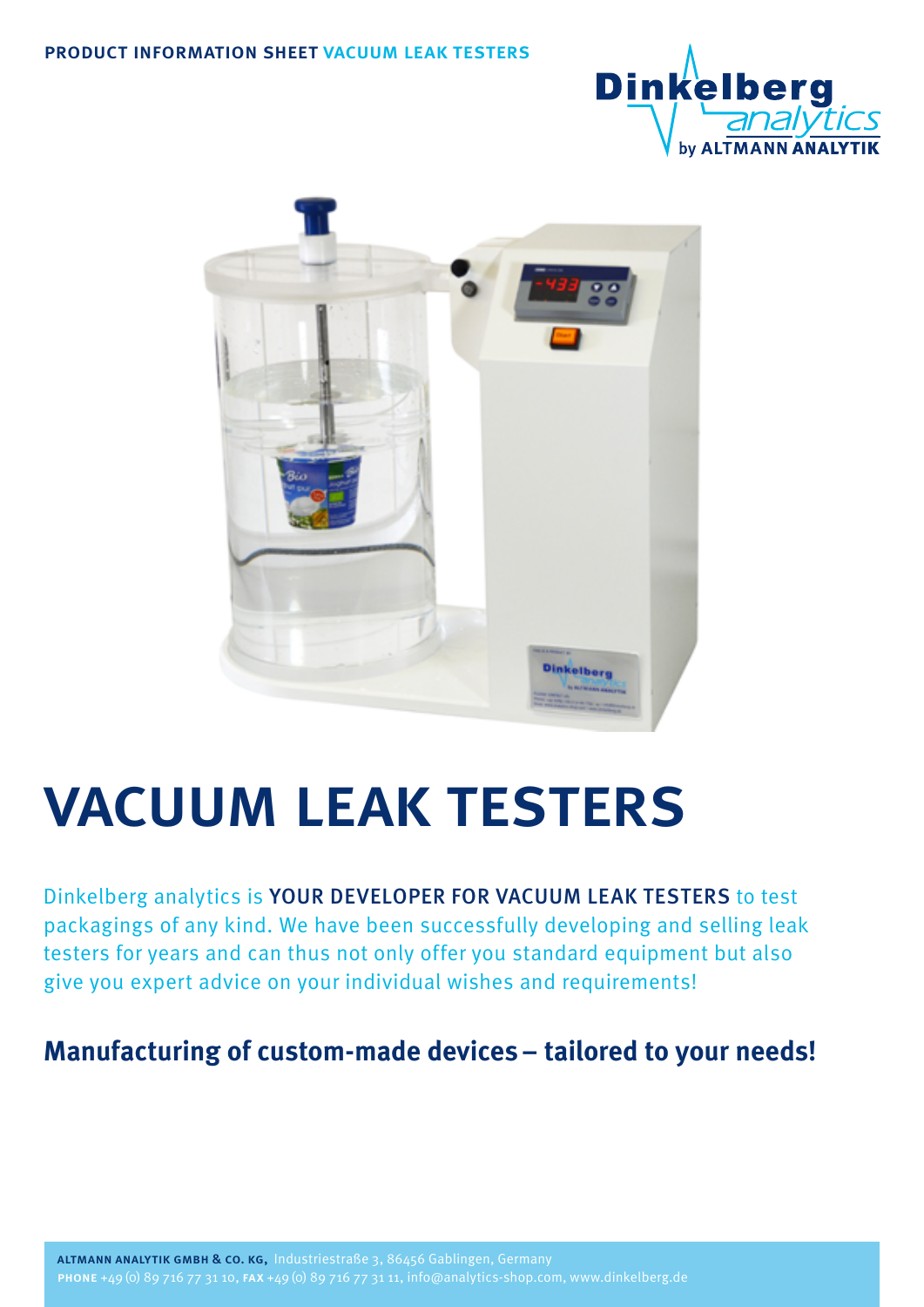VACUUM LEAK TESTERS are indispensable in the PHARMACEUTICAL AND FOOD INDUSTRY. Packaging testers by DINKELBERG ANALYTICS are suitable for reproducible leak testing of closures and seals of various packaging materials and are characterized by their high quality TEST CHAMBER MADE OF ACRYLIC GLAS (PMMA). After applying the vacuum, leaks can be detected quickly and safely by the rising of air bubbles. In our product portfolio you can also find DIGITAL LEAK TESTERS. This extended basic model is just as suitable for standard examinations as it is for research and development tasks.

#### Method:

With the standard method, the test vessel is filled with water and the package to be tested is placed under the heightadjustable immersion plate. After applying a vacuum, leaks can be detected quickly and reliably by the rising of air bubbles.

Vacuum and test duration can be set individually - automatic ventilation takes place at the end of the test.

- > Compact design
- > Including test container
- > Electronic program controller for vacuum: 0 to -500 mbar (rel.)
- > Duration of test: 1 to 999 sec.
- > Automatic ventilation after the test
- > Performance vacuum pump: 10 l / min
- > Test container made of acrylic glass (PMMA)
- > 1 year warranty

#### Product highlights & new features

- > Reliable leakage tests even with small packaging
- > Seamless and cleanly finished housing
- > Improved flip-top case and compact design
- > No disturbing hoses or screws on the surface
- > Improved mechanics to avoid air intake completely
- > Control individually adjustable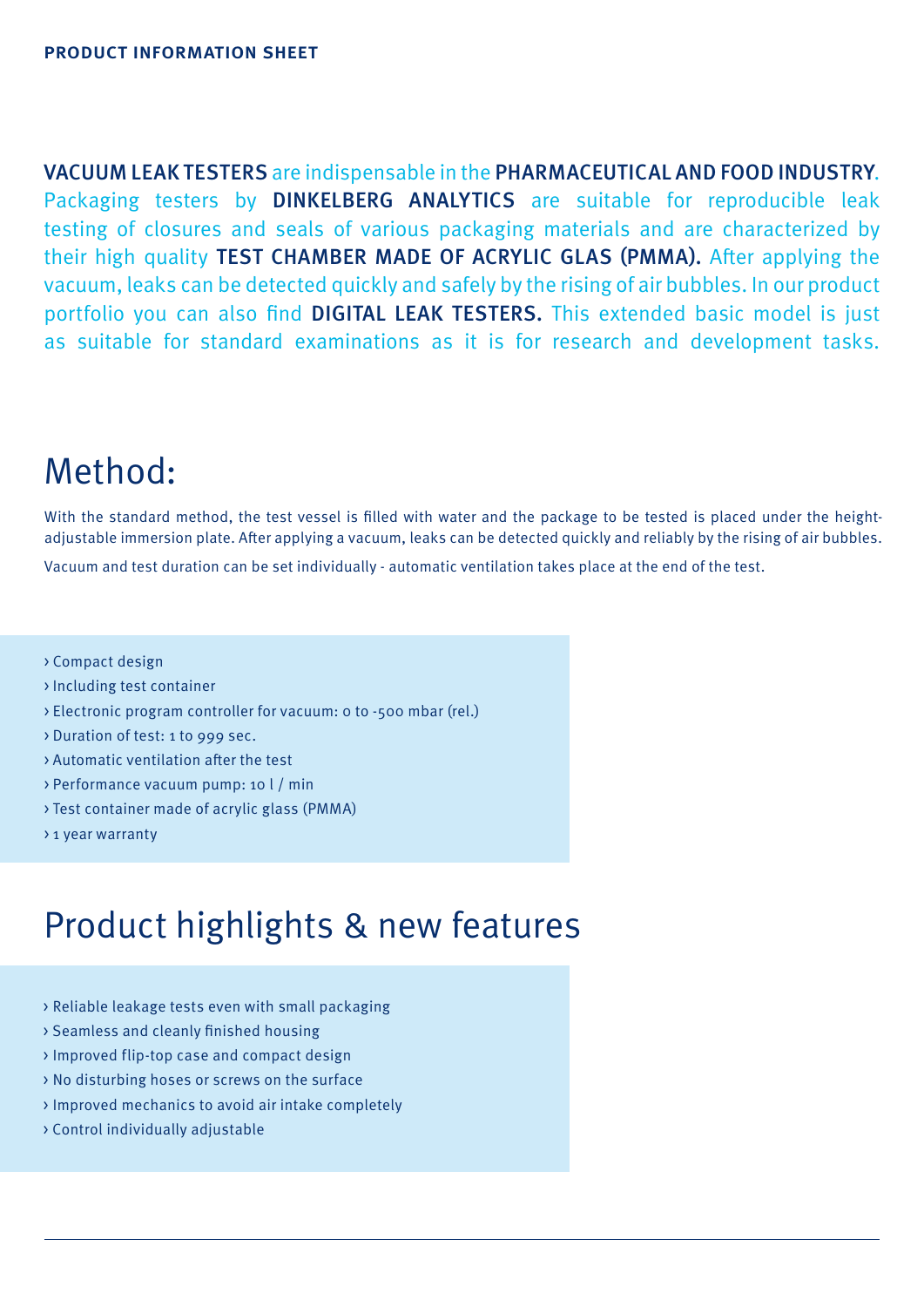## Digital package leak testers

| Item no.:              | DIDVTT200/310                                                                                                                                                                                                                                                                                           |
|------------------------|---------------------------------------------------------------------------------------------------------------------------------------------------------------------------------------------------------------------------------------------------------------------------------------------------------|
| <b>Price:</b>          | € 4.583,07                                                                                                                                                                                                                                                                                              |
| <b>Technical Data:</b> | > With integrated vacuum pump<br>> External dimensions (L x W x H): 440 x 230 x<br>450 mm<br>> Internal dimensions (diameter x height): 190<br>X 310 mm<br>> Elektronic regulation<br>from o to -500 mbar (rel.)<br>$\rightarrow$ Incl. timer 1 – 9,999 sec<br>> LED display<br>> Net weight: ca. 10 kg |
|                        | > Power Requirement: 230V~/50 Hz                                                                                                                                                                                                                                                                        |





| Item no.:              | DIDVTT-Q                                                             |
|------------------------|----------------------------------------------------------------------|
| <b>Price:</b>          | € 6.978,46                                                           |
| <b>Technical Data:</b> | > With integrated vacuum pumpe                                       |
|                        | $\rightarrow$ External dimensions (L x W x H): 540 x 440 x<br>375 mm |
|                        | > Internal dimensions (L x W x H): 500 x 400 x<br>300 mm             |
|                        | > Max. usable height: 250 mm                                         |
|                        | > From o to -500 mbar rel.                                           |
|                        | $\rightarrow$ Net weight: 23 kg                                      |
|                        | > Power Requirement: 230V~/50 Hz                                     |